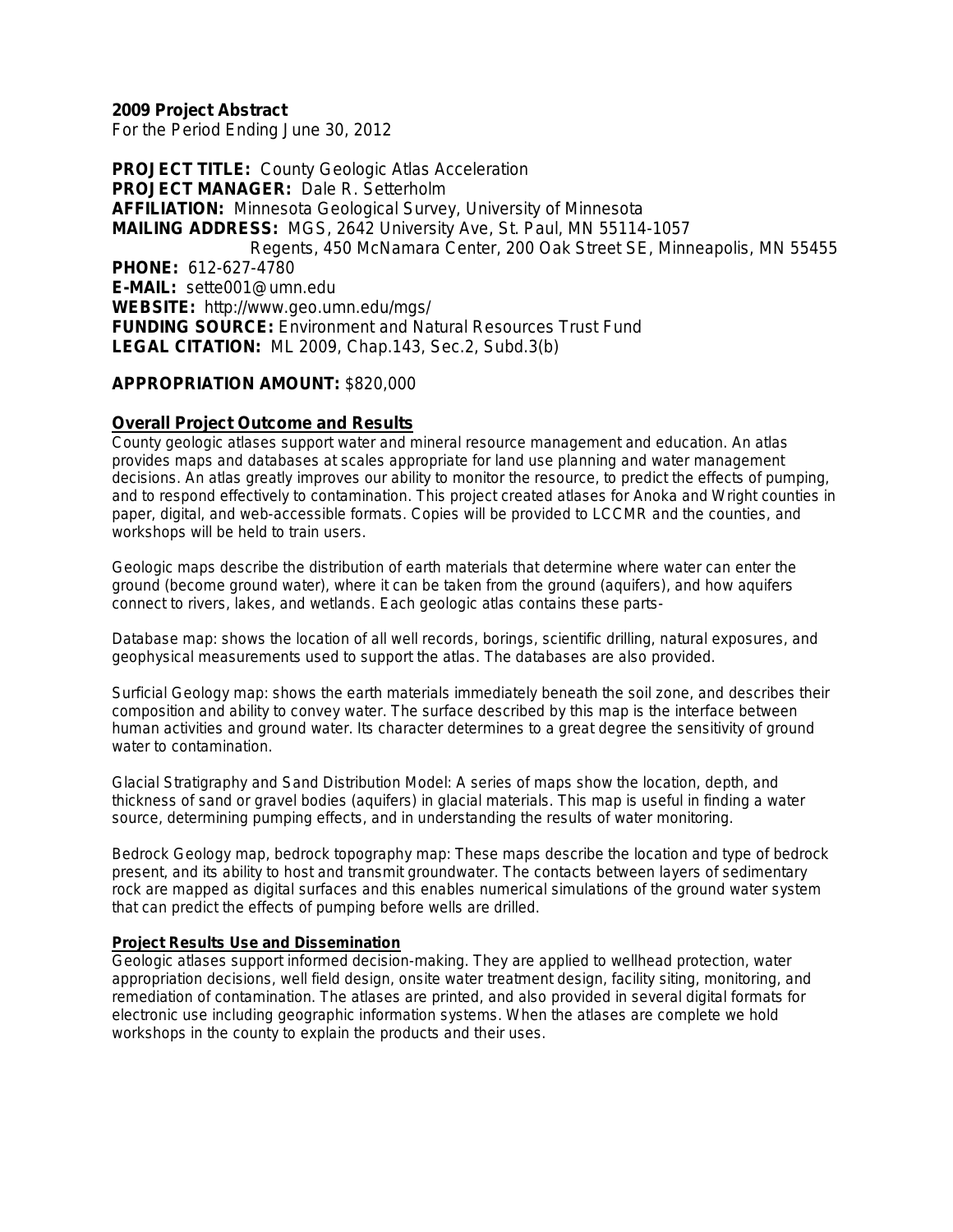## **Environment and Natural Resources Trust Fund 2009 Work Program Final Report**

**Date of Report:** 9/18/12 **Final Report**

**Date of Work program Approval:** June 16, 2009 **Project Completion Date:** June 30, 2012

**I. PROJECT TITLE**: County Geologic Atlas Acceleration

**Project Manager**: Dale Setterholm **Affiliation:** Regents of the University of Minnesota; Dept: Minnesota Geological Survey **Mailing Address:** Regents: 450 McNamara Center 200 Oak Street SE **City / State / Zip :** Minneapolis MN 55455 Geological Survey: 2642 University Ave. W. **City / State / Zip:** St. Paul MN 55114

**Telephone Number:** 612-627-4780 **E-mail Address:** sette001@umn.edu **FAX Number:** 612-627-4778 **Web Page address:** http://www.geo.umn.edu/mgs/

**Location:** Anoka and Wright Counties

|                                         | M.L. 2009   |  |
|-----------------------------------------|-------------|--|
| <b>Total Trust Fund Project Budget:</b> | \$2,695,000 |  |
| <b>DNR</b> Total                        | \$1,875,000 |  |
| <b>MGS Total</b>                        | \$820,000   |  |
| <b>MGS Trust Fund Appropriation</b>     | \$820,000   |  |
| <b>Minus Amount Spent:</b>              | \$820,000   |  |
| <b>MGS Equal Balance:</b>               | \$0         |  |

**Legal Citation: ML 2009, Chap.143, Sec.2, Subd.3(b)**

**Appropriation Language:**\$2,695,000 is from the trust fund for collection and interpretation of subsurface geological information and acceleration of the county geologic atlas program. \$820,000 of this appropriation is to the Board of Regents of the University of Minnesota for the geological survey to continue and to initiate the production of county geologic atlases. \$1,875,000 of this appropriation is to the commissioner of natural resources to investigate the physical and recharge characteristics of the Mt. Simon aquifer. This appropriation represents a continuing effort to complete the county geologic atlases throughout the state. This appropriation is available until June 30, 2012, at which time the project must be completed and final products delivered, unless an earlier date is specified in the work program.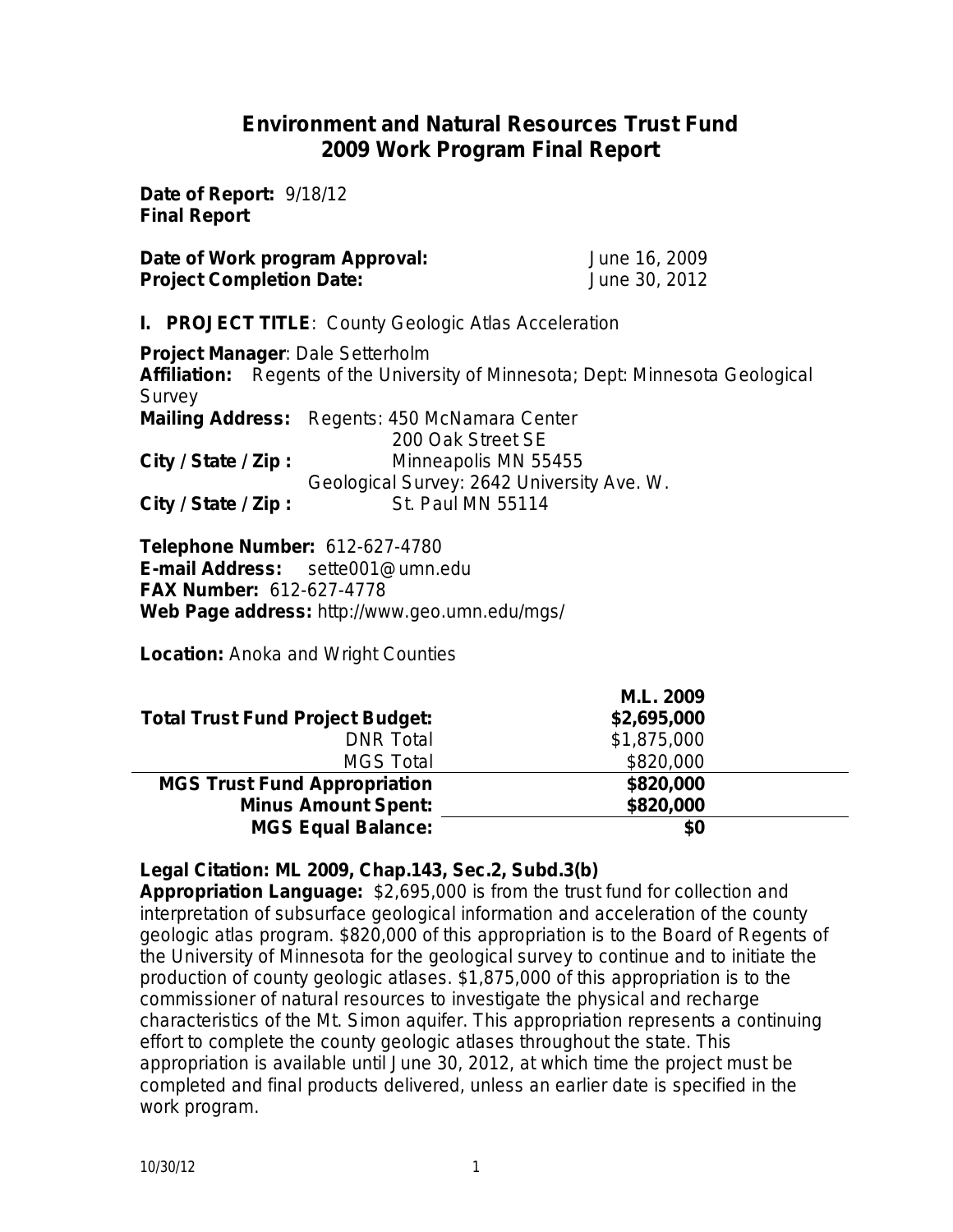## **II. and III. FINAL PROJECT SUMMARY**:

County geologic atlases support water and mineral resource management and education. An atlas provides maps and databases at scales appropriate for land use planning and water management decisions. An atlas greatly improves our ability to monitor the resource, to predict the effects of pumping, and to respond effectively to contamination. This project created atlases for Anoka and Wright counties in paper, digital, and web-accessible formats. Copies will be provided to LCCMR and the counties, and workshops will be held to train users.

Geologic maps describe the distribution of earth materials that determine where water can enter the ground (become ground water), where it can be taken from the ground (aquifers), and how aquifers connect to rivers, lakes, and wetlands. Each geologic atlas contains these parts-

*Database map*: shows the location of all well records, borings, scientific drilling, natural exposures, and geophysical measurements used to support the atlas. The databases are also provided.

*Surficial Geology map*: shows the earth materials immediately beneath the soil zone, and describes their composition and ability to convey water. The surface described by this map is the interface between human activities and ground water. Its character determines to a great degree the sensitivity of ground water to contamination.

*Glacial Stratigraphy and Sand Distribution Model*: A series of maps show the location, depth, and thickness of sand or gravel bodies (aquifers) in glacial materials. This map is useful in finding a water source, determining pumping effects, and in understanding the results of water monitoring.

*Bedrock Geology map, bedrock topography map*: These maps describe the location and type of bedrock present, and its ability to host and transmit groundwater. The contacts between layers of sedimentary rock are mapped as digital surfaces and this enables numerical simulations of the ground water system that can predict the effects of pumping before wells are drilled.

### *Project Results Use and Dissemination*

Geologic atlases support informed decision-making. They are applied to wellhead protection, water appropriation decisions, well field design, onsite water treatment design, facility siting, monitoring, and remediation of contamination. The atlases are printed, and also provided in several digital formats for electronic use including geographic information systems. When the atlases are complete we hold workshops in the county to explain the products and their uses.

### **Amendment Request (9/6/2012):** Amendment approved by LCCMR 9/18/12

An amendment is requested to show approval of budget changes. These changes do not affect the total project cost, but changes in the purposes of some spending. When the original project budget is designed the location of the study areas is not known. The project might take place in any Minnesota county that hasn't had an atlas already created, and these counties can be very close to our base of operations, or very far away. In this case we eventually found project partners in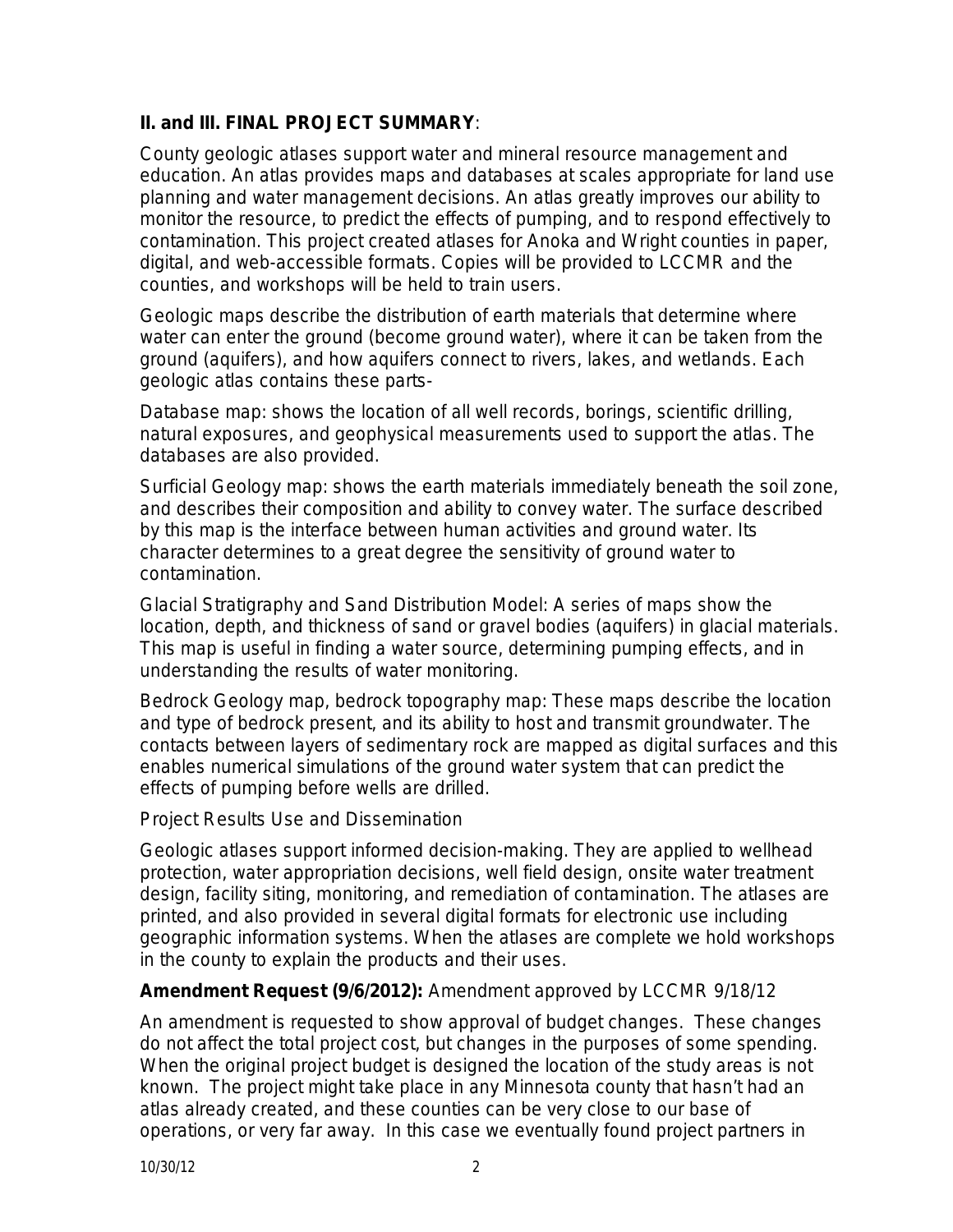counties relatively near our facility (Wright and Anoka counties). This greatly reduced the magnitude of our travel and the need for overnight stays with meal costs. These counties also have very large subsurface databases which reduce our need for field work, particularly drilling, and the travel costs associated with that work. For these reasons we would like to amend the sum budgeted for travel expenses, and repurpose those funds. We would also like to amend the amount budgeted for supplies, and for capital equipment to reflect the true costs incurred in those categories rather than the estimates in the original budget. The final amendment requested is a redistribution of the funds not spent in the categories described above into a 2% increase in the wages and benefits category, a 7% increase in direct operating costs, and the remainder to a new category for the printing of the Sibley, Nicollet, and Blue Earth county atlases. That work was awarded on a competitive bid.

## **IV. OUTLINE OF PROJECT RESULTS***:*

### **Result 3:** Initiate County Geologic Atlases

Initiate Part A County Geologic Atlases for Anoka County and Wright County. Note: all components listed below may not be completed within the time frame and budget of this project, but substantial progress in both counties is anticipated.

### **Description:**

- create geologic maps, illustrations, and databases in print and GIS formats.
- location, boundaries, size, and hydrologic characteristics of aquifers and the materials that confine them in these counties.
- these maps are essential information in efforts to protect and wisely allocate ground water and they support these related activities and programs:
	- o ground water monitoring, wellhead protection, ground water allocation, well construction, wellfield design, facility siting, permitting, application of agricultural best management practices, remediation, and management of ground water dependent surface water features (springs, fens, lakes, rivers).
- products:
	- o maps of bedrock geology, surficial geology, subsurface Quaternary geology, bedrock topography, and thickness of glacial deposits
	- o database of well construction records to support the mapping, describe water use, and to help resolve well problems; scientific test drilling as necessary

### **Summary Budget Information for Result 3:**

|                           | M.L. 2009 |
|---------------------------|-----------|
| <b>Trust Fund Budget:</b> | \$728,057 |
| <b>Amount Spent:</b>      | \$728,057 |
| <b>Balance:</b>           | \$0       |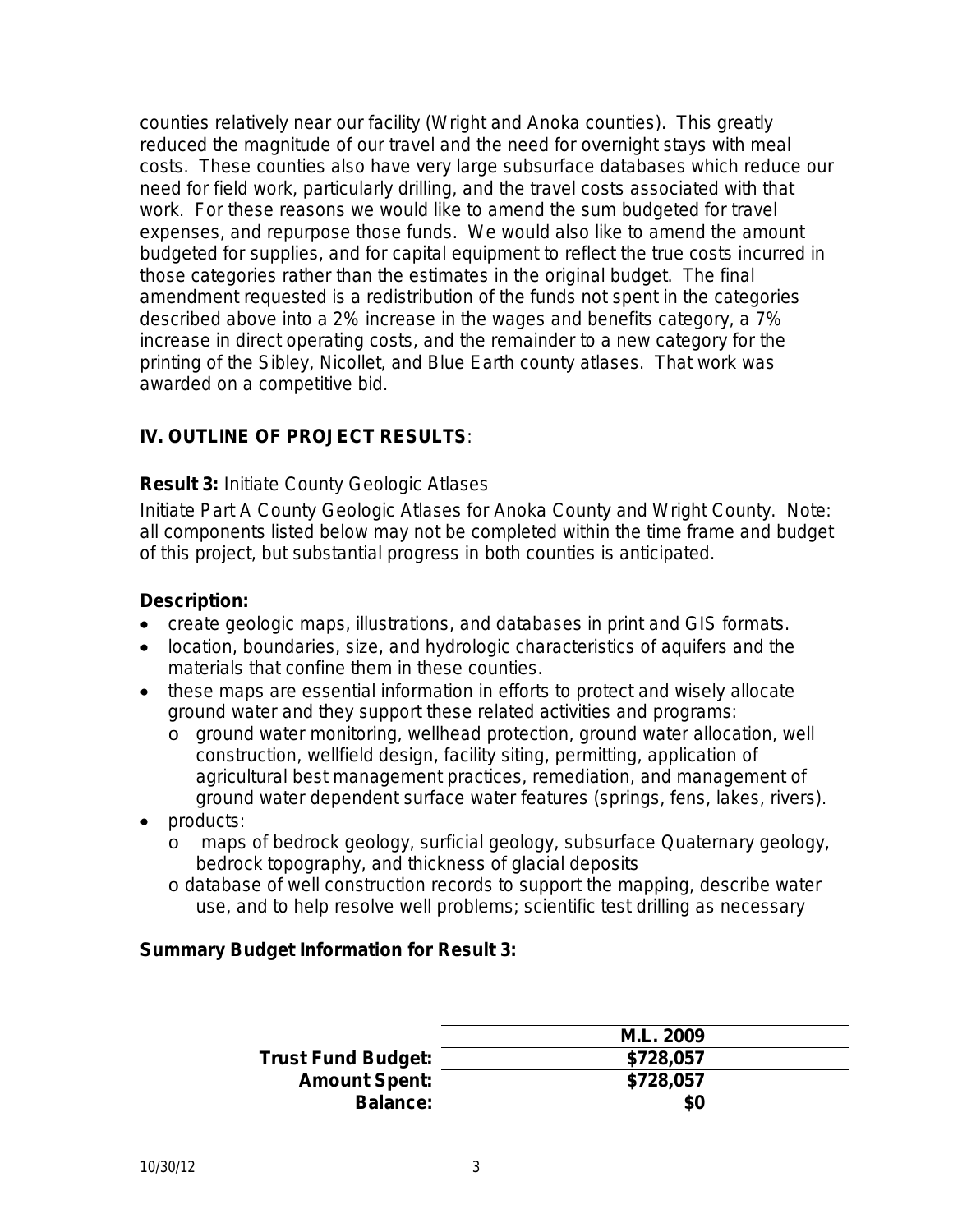| Deliverable                                   | <b>Completion Date Budget</b> |              | Status          |  |
|-----------------------------------------------|-------------------------------|--------------|-----------------|--|
|                                               |                               |              |                 |  |
|                                               |                               |              |                 |  |
| 3. M.L. 2009: CWI databases for 2<br>counties | 6/30/10                       | $\$\,18,000$ | complete        |  |
| $ 4. M.L. 2009$ : geologic maps               | 6/30/12                       | \$728,057    | <b>underway</b> |  |

**M.L. 2009 Final Report Summary:** All of the products for the Anoka and Wright county geologic atlases are complete with the exception of the subsurface Quaternary products (sand body aquifer models, stratigraphic column, crosssections). These products are nearly complete and we anticipate printing the atlases later this year

. These atlases were different from past projects in that there was so much more data available. A typical county atlas might have between 1,000 and 4,000 well records available to document the subsurface geology. The Anoka Atlas utilized 24,000 wells, and the Wright Atlas utilized 10,700 wells. This large body of data adds work in compiling and interpreting the data, but results in maps of higher resolution and greater accuracy.

## The bedrock map of Anoka County

[http://conservancy.umn.edu/bitstream/116119/1/pl2\\_bg.pdf](http://conservancy.umn.edu/bitstream/116119/1/pl2_bg.pdf) includes 9 map units, all of Paleozoic age. A map of the shape and elevation (topography) of the bedrock surface was prepared, as was a topography of the top of the Wonewoc Formation. Two cross-sections illustrate the vertical sequence of units. The bedrock map of Wright County includes 23 map units (2 Cretaceous age, 6 Paleozoic age, 15 Precambrian age). Six surfaces were mapped (2 Cretaceous, 3 Paleozoic, 1 Precambrian) and three cross-sections illustrate the vertical sequence of units. Both of these maps have been incorporated into a single map of the ten-county metro area, with additional contact surfaces mapped for all counties. This effort, co-funded by MGS and USGS, has created all the digital information necessary for the geologic framework of a new ground water model for the expanded metro area. This compilation includes new atlas data (Anoka, Wright, Sherburne, Chisago, Carver, Scott) and updates of previous atlas maps (Ramsey, Hennepin, Dakota, Washington).

The surficial geologic map of Anoka County is complete and available via the MGS web site [http://conservancy.umn.edu/bitstream/116119/2/pl3\\_sg.pdf.](http://conservancy.umn.edu/bitstream/116119/2/pl3_sg.pdf) It has 27 map units. It includes a simplified illustration of sand vs. clay at the land surface. The vertical sequence of glacial materials has been documented with 87 cross-sections created at a spacing of 500 meters. This is the most detailed and data-rich account of glacial stratigraphy in the state. Significant findings include the type of materials filling valleys cut into the bedrock surface. These valleys are common in the Paleozoic rocks of Minnesota and they can affect ground water flow patterns when the valleys cut through bedrock layers that would normally restrict vertical flow. In Anoka County the largest bedrock valley, which continues to the south and hosts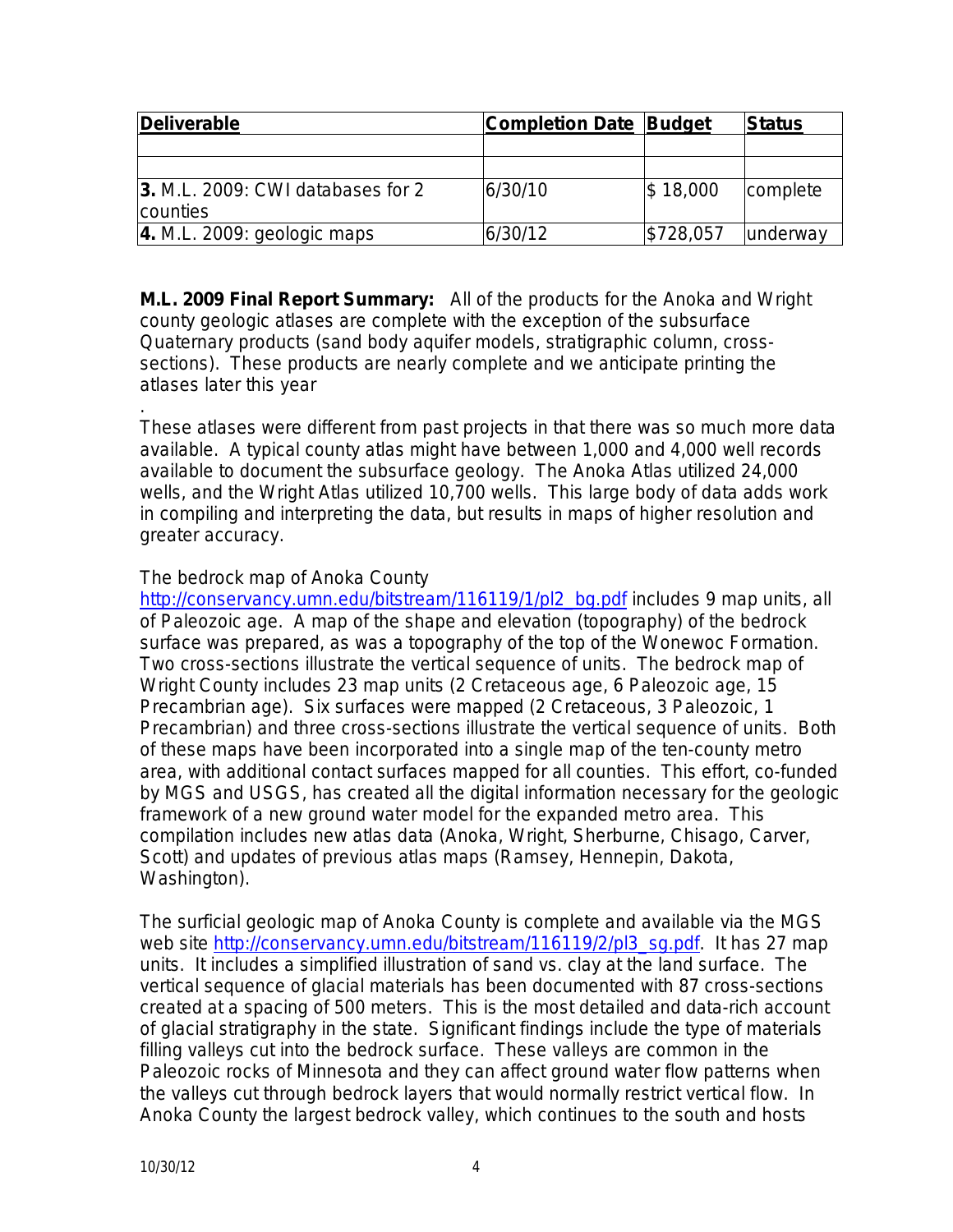several metro lakes, is filled mostly with sand. This may be a pathway for recharge to deeper aquifers. Water level measurements will determine if this is the case. Other smaller valleys have complex fills with thick aquifers in places, but also much clay-rich material. Digital surfaces representing glacial aquifer boundaries and the contacts between till deposits of various ages are currently under construction.

The surficial map of Wright County is deceptively simple in that it covers a complex sequence of glacial deposits representing many events and disparate materials. This sequence will be evident in the cross-sections and sand body maps that describe the subsurface.

About 40% of the closely-spaced (1 km) cross-sections that describe the subsurface distribution of glacial materials in the county are complete. There will be 51 eastwest sections and we expect to complete them in October. Again, the density of data has improved our understanding, but increased the necessary effort. This work has changed our understanding of the limits of some glacial advances and their deposits, including multiple depositional phases of the Des Moines Lobe. Construction of digital surfaces representing glacial aquifer boundaries and the contacts between till deposits of various ages will follow when the cross-sections are complete.

The new Giddings drilling machine and truck were purchased and are used frequently on county geologic atlas projects. The borehole camera was purchased and is used on atlas projects and related research (such as the St. Lawrence Formation hydrogeologic characterization funded by M.L. 2010 Chp. 362, Sec. 2, Subd. 3a). The flowmeter was repaired and is in use on atlases and related hydrogeologic projects.

Printing of the Blue Earth, Nicollet, and Sibley county geologic atlases was funded by this project. This bidded contract cost \$34,380 in total for 1,000 copies of each atlas. Each copy includes 6 printed plates with a map and other illustrative material on each plate.

**Result 5:** Production and Printing of the Benton and Chisago County Geologic Atlases

## **Description:**

- o Take the geologic maps and databases from 2007 work program through the technical review, editing, production, and printing phases
- products:
	- o printed maps of bedrock geology, surficial geology, subsurface Quaternary geology, bedrock topography, and thickness of glacial deposits
	- o A CD or DVD package of digital versions of the products in several formats appropriate for the varying technology levels of users

## **Summary Budget Information for Result 5:**

| <b>Trust Fund Budget:</b> | \$91,944 |
|---------------------------|----------|
| <b>Amount Spent:</b>      | \$91,944 |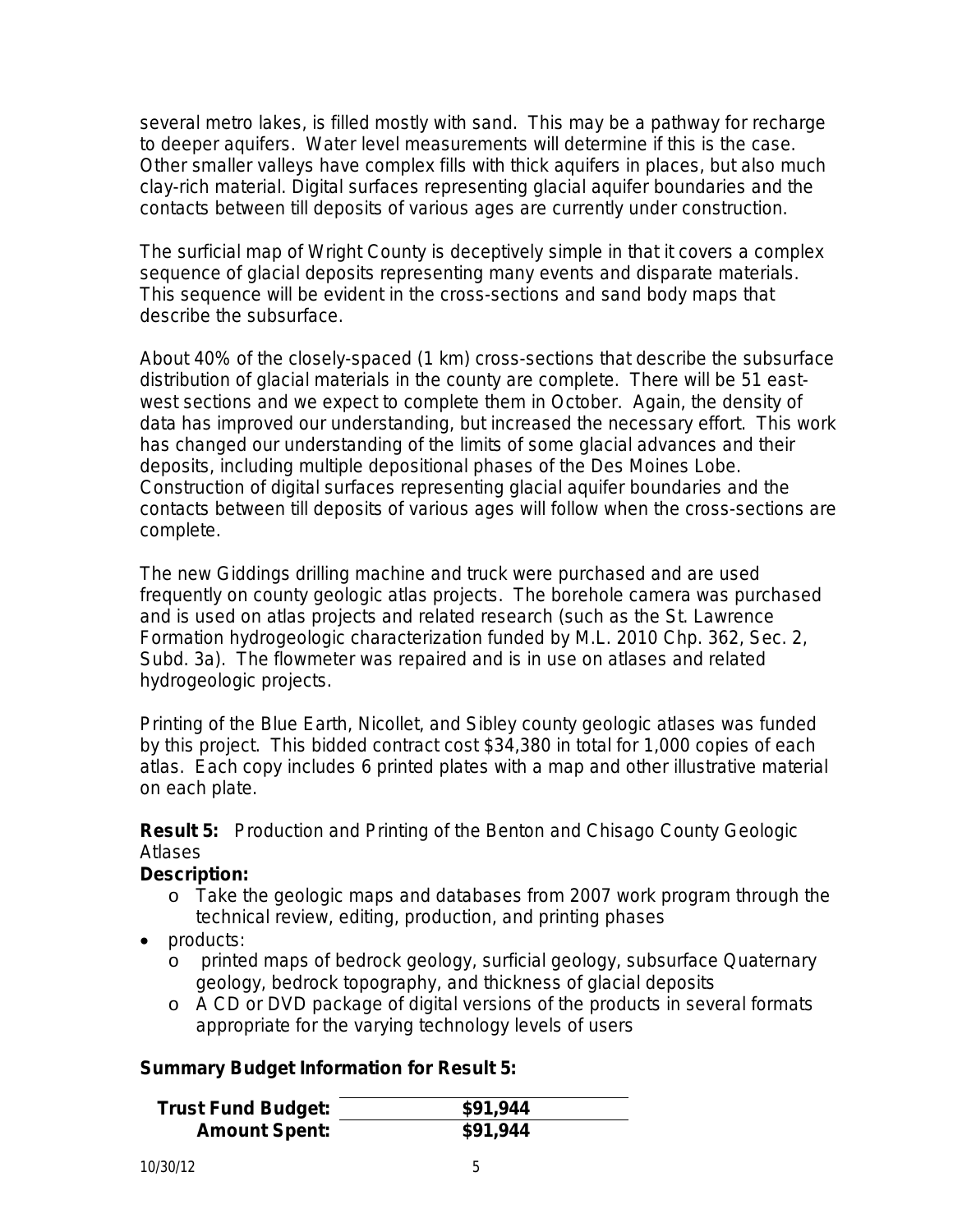**Balance: \$0**

| Deliverable             | <b>Completion Date Budget</b> |          | <b>Status</b>   |
|-------------------------|-------------------------------|----------|-----------------|
| 1. printed maps and DVD | 6/30/10                       | \$91.944 | <b>complete</b> |

**Final Report Summary:** The Benton and Chisago County Geologic Atlases have been completed and delivered to the counties and to the LCCMR. The counties each received 1,000 copies of the printed atlases, and a DVD containing all the digital files and associated databases.

### **V. TOTAL TRUST FUND PROJECT BUDGET:**

| <b>Personnel:</b> approx. 6 fte from approx. 15 staff                                                                                      | \$570,216 |
|--------------------------------------------------------------------------------------------------------------------------------------------|-----------|
| <b>Contracts:</b> drilling (approx. 6 or 7 holes \$75,000) printing \$22,000                                                               | \$97,101  |
| <b>Equipment/Tools/Supplies</b>                                                                                                            | \$98,883  |
| (\$86,000 capital equip below; \$3500 core box, lab/field supplies \$7000,<br>copy/scan/plot \$400, field maps \$300, lab analyses \$1600) |           |
| Travel:                                                                                                                                    | \$54,000  |
| Other:                                                                                                                                     | £.        |
| <b>2009 TRUST FUND PROJECT BUDGET:</b>                                                                                                     | \$820,000 |

### **Explanation of Capital Expenditures Greater Than \$3,500:**

| Soil Probe and carrier truck: | \$62,000 |
|-------------------------------|----------|
|-------------------------------|----------|

The Minnesota Geological Survey relies primarily on water well records for subsurface geologic data. This is augmented by 1 to 3 rotasonic test borings approximately 250 feet deep, and 100 to 200 shallow borings less than 25 feet deep. The shallow borings are drilled with a truck mounted auger owned by MGS. This project will purchase a new auger and truck to augment our current equipment. The acceleration of the program requires a second set of equipment.

Repair of a downhole flow meter tool: \$9,000

MGS lowers several types of measuring probes into water wells or test borings to record physical properties of the surrounding earth materials, or the water in the borehole and adjacent aquifers. Our flowmeter probe was damaged during previous use and these funds will repair it for use on this project and future atlases.

Downhole Video Camera and Recorder **\$15,000** \$15,000

A downhole video camera provides us with the ability to see geologic strata in uncased intervals of wells or test borings. This is useful in interpreting the geology, and also in assessing the suitability of the hole for deploying the downhole flow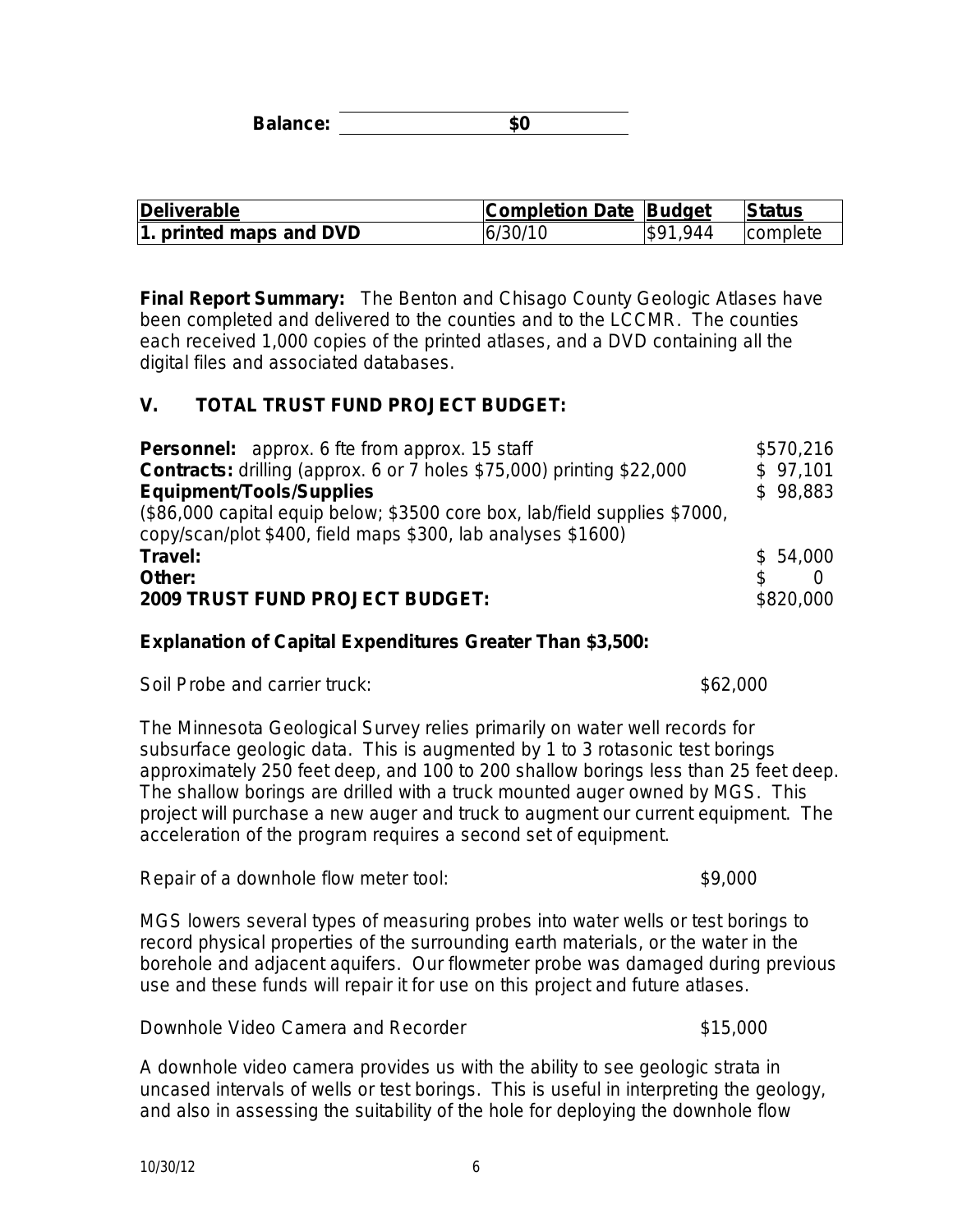meter or other tools. Seeing the conditions in advance will help us avoid tool loss or damage in holes with obstructions or problematic construction.

# **VI. OTHER FUNDS & PARTNERS:**

## **A. Project Partners:**

Minnesota Geolgical Survey, total from 2009 appropriation \$820,000 Anoka County (well location verification) in-kind contribution Wright County (well location verification) in-kind contribution

# **B. Project Impact and Long-Term Strategy:**

County Geologic Atlases provide information essential to sustainable management of water resources. Atlases are completed or underway for 25 of Minnesota's 87 counties. The products also support and enhance the activities of other agencies such as ground water monitoring, wellhead protection, ground water allocation, well construction, wellfield design, facility siting, permitting, application of agricultural best management practices, remediation, and management of ground water dependent surface water features (springs, fens, lakes, rivers).

## **C. Other Funds Proposed to be Spent during the Project Period:**

Proposals will be made for similar matches to selected products of the 2009 appropriation. Update: The USGS Statemap Program accepted the Anoka surficial and bedrock maps as projects and contributed \$68,525 in additional funds. The Great Lakes Geologic Mapping Coalition co-funded the subsurface Quaternary products of Anoka County contributing an additional \$36,736.

## **D. Spending History:**

## **VII. DISSEMINATION**:

Geologic maps and databases prepared by the Minnesota Geological Survey will be available in GIS and other electronic formats on the MGS website http://www.mngs.umn.edu/index.html, and in print.

# **VIII. REPORTING REQUIREMENTS:**

**Periodic work program progress reports will be submitted not later than**  12/1/08, 7/1/09, 12/1/09, 7/1/10, 12/1/10, 6/30/11, 12/1/11, 6/30/12 **A final work program report and associated products will be submitted between June 30 and August 1, 2009 and again between June 30 and August 1,2010 as requested by the LCCMR**

## **IX. RESEARCH PROJECTS:**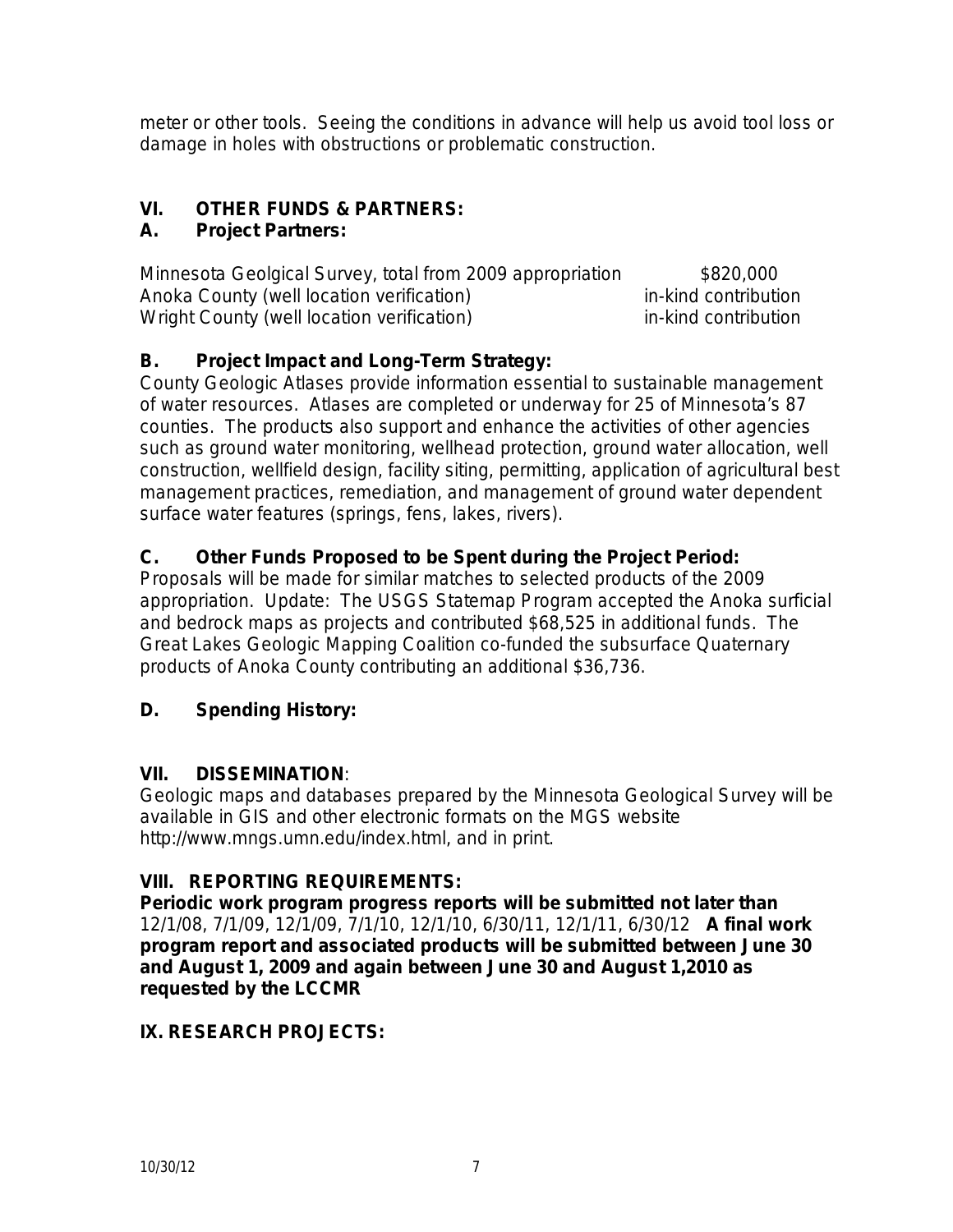| Project Title: County Geologic Atlas Acceleration<br>Project Manager Name: Dale Setterholm<br>revised 9/18/12<br>Trust Fund Appropriation: \$<br>820.000<br>1) See list of non-eligible expenses, do not include any of these items in your budget sheet<br>2) Remove any budget item lines not applicable<br><b>TOTAL BALANCE</b><br><b>Revised Result 3B</b><br><b>TOTAL</b><br><b>Amount Spent</b><br><b>Balance</b><br><b>Result 5 Budget:</b><br><b>Amount Spent</b><br><b>Balance</b><br>2009 Trust Fund Budget<br><b>BUDGET</b><br>Budget:<br>(06/30/2012)<br>(06/30/2012)<br>(06/30/2012)<br>(06/30/2010)<br>Initiate new CGAs in<br>Production and<br>Anoka and Wright<br>Printing of Benton<br>and Chisago CGAs<br>counties<br>514,575<br>514,575<br>65,159<br>65,159<br>579,734<br>PERSONNEL: wages and benefits<br>0<br>(List individual names, amount budgeted and<br>%FTE; add rows as needed)<br><b>Contracts</b><br>75,000<br>75,000<br>75,000<br>Professional/technical (test drilling, bid)<br>$\Omega$<br>9,683<br>9,683<br>9,683<br>Other direct operating costs (repair flowmeter)<br>$\Omega$<br>$\Omega$<br>$\Omega$<br>73,768<br>73,768<br>73,768<br>Capital equipment over \$3,500 (Giddings soil<br>$\Omega$<br>$\Omega$<br>26,785<br>34,380<br>34,380<br>26,785<br>61,165<br>Printing (competitive bid) Sibley, Nicollet, and<br>∩<br><b>Blue Earth Atlases</b><br>Supplies (xeroxing, maps and publications, kraft<br>11,252<br>11,252<br>11,252<br>$\Omega$<br>envelopes, sample bags, sieves, banding for core<br>samples)<br>9,399<br>9,399<br>9,399<br>$\mathbf 0$<br>$\Omega$<br>$\Omega$<br>Other (Describe the activity and cost)<br>$\Omega$<br>be specific | Attachment A: Final Budget Detail for 2009 Project |  |  |  |  |  |
|-------------------------------------------------------------------------------------------------------------------------------------------------------------------------------------------------------------------------------------------------------------------------------------------------------------------------------------------------------------------------------------------------------------------------------------------------------------------------------------------------------------------------------------------------------------------------------------------------------------------------------------------------------------------------------------------------------------------------------------------------------------------------------------------------------------------------------------------------------------------------------------------------------------------------------------------------------------------------------------------------------------------------------------------------------------------------------------------------------------------------------------------------------------------------------------------------------------------------------------------------------------------------------------------------------------------------------------------------------------------------------------------------------------------------------------------------------------------------------------------------------------------------------------------------------------------------------------------------------------------------------------------------------------------------------------------------|----------------------------------------------------|--|--|--|--|--|
|                                                                                                                                                                                                                                                                                                                                                                                                                                                                                                                                                                                                                                                                                                                                                                                                                                                                                                                                                                                                                                                                                                                                                                                                                                                                                                                                                                                                                                                                                                                                                                                                                                                                                                 |                                                    |  |  |  |  |  |
|                                                                                                                                                                                                                                                                                                                                                                                                                                                                                                                                                                                                                                                                                                                                                                                                                                                                                                                                                                                                                                                                                                                                                                                                                                                                                                                                                                                                                                                                                                                                                                                                                                                                                                 |                                                    |  |  |  |  |  |
|                                                                                                                                                                                                                                                                                                                                                                                                                                                                                                                                                                                                                                                                                                                                                                                                                                                                                                                                                                                                                                                                                                                                                                                                                                                                                                                                                                                                                                                                                                                                                                                                                                                                                                 |                                                    |  |  |  |  |  |
|                                                                                                                                                                                                                                                                                                                                                                                                                                                                                                                                                                                                                                                                                                                                                                                                                                                                                                                                                                                                                                                                                                                                                                                                                                                                                                                                                                                                                                                                                                                                                                                                                                                                                                 |                                                    |  |  |  |  |  |
|                                                                                                                                                                                                                                                                                                                                                                                                                                                                                                                                                                                                                                                                                                                                                                                                                                                                                                                                                                                                                                                                                                                                                                                                                                                                                                                                                                                                                                                                                                                                                                                                                                                                                                 |                                                    |  |  |  |  |  |
|                                                                                                                                                                                                                                                                                                                                                                                                                                                                                                                                                                                                                                                                                                                                                                                                                                                                                                                                                                                                                                                                                                                                                                                                                                                                                                                                                                                                                                                                                                                                                                                                                                                                                                 |                                                    |  |  |  |  |  |
|                                                                                                                                                                                                                                                                                                                                                                                                                                                                                                                                                                                                                                                                                                                                                                                                                                                                                                                                                                                                                                                                                                                                                                                                                                                                                                                                                                                                                                                                                                                                                                                                                                                                                                 |                                                    |  |  |  |  |  |
|                                                                                                                                                                                                                                                                                                                                                                                                                                                                                                                                                                                                                                                                                                                                                                                                                                                                                                                                                                                                                                                                                                                                                                                                                                                                                                                                                                                                                                                                                                                                                                                                                                                                                                 |                                                    |  |  |  |  |  |
|                                                                                                                                                                                                                                                                                                                                                                                                                                                                                                                                                                                                                                                                                                                                                                                                                                                                                                                                                                                                                                                                                                                                                                                                                                                                                                                                                                                                                                                                                                                                                                                                                                                                                                 |                                                    |  |  |  |  |  |
|                                                                                                                                                                                                                                                                                                                                                                                                                                                                                                                                                                                                                                                                                                                                                                                                                                                                                                                                                                                                                                                                                                                                                                                                                                                                                                                                                                                                                                                                                                                                                                                                                                                                                                 |                                                    |  |  |  |  |  |
|                                                                                                                                                                                                                                                                                                                                                                                                                                                                                                                                                                                                                                                                                                                                                                                                                                                                                                                                                                                                                                                                                                                                                                                                                                                                                                                                                                                                                                                                                                                                                                                                                                                                                                 |                                                    |  |  |  |  |  |
|                                                                                                                                                                                                                                                                                                                                                                                                                                                                                                                                                                                                                                                                                                                                                                                                                                                                                                                                                                                                                                                                                                                                                                                                                                                                                                                                                                                                                                                                                                                                                                                                                                                                                                 |                                                    |  |  |  |  |  |
|                                                                                                                                                                                                                                                                                                                                                                                                                                                                                                                                                                                                                                                                                                                                                                                                                                                                                                                                                                                                                                                                                                                                                                                                                                                                                                                                                                                                                                                                                                                                                                                                                                                                                                 | <b>BUDGET ITEM</b>                                 |  |  |  |  |  |
|                                                                                                                                                                                                                                                                                                                                                                                                                                                                                                                                                                                                                                                                                                                                                                                                                                                                                                                                                                                                                                                                                                                                                                                                                                                                                                                                                                                                                                                                                                                                                                                                                                                                                                 |                                                    |  |  |  |  |  |
|                                                                                                                                                                                                                                                                                                                                                                                                                                                                                                                                                                                                                                                                                                                                                                                                                                                                                                                                                                                                                                                                                                                                                                                                                                                                                                                                                                                                                                                                                                                                                                                                                                                                                                 |                                                    |  |  |  |  |  |
|                                                                                                                                                                                                                                                                                                                                                                                                                                                                                                                                                                                                                                                                                                                                                                                                                                                                                                                                                                                                                                                                                                                                                                                                                                                                                                                                                                                                                                                                                                                                                                                                                                                                                                 |                                                    |  |  |  |  |  |
|                                                                                                                                                                                                                                                                                                                                                                                                                                                                                                                                                                                                                                                                                                                                                                                                                                                                                                                                                                                                                                                                                                                                                                                                                                                                                                                                                                                                                                                                                                                                                                                                                                                                                                 |                                                    |  |  |  |  |  |
|                                                                                                                                                                                                                                                                                                                                                                                                                                                                                                                                                                                                                                                                                                                                                                                                                                                                                                                                                                                                                                                                                                                                                                                                                                                                                                                                                                                                                                                                                                                                                                                                                                                                                                 |                                                    |  |  |  |  |  |
|                                                                                                                                                                                                                                                                                                                                                                                                                                                                                                                                                                                                                                                                                                                                                                                                                                                                                                                                                                                                                                                                                                                                                                                                                                                                                                                                                                                                                                                                                                                                                                                                                                                                                                 |                                                    |  |  |  |  |  |
|                                                                                                                                                                                                                                                                                                                                                                                                                                                                                                                                                                                                                                                                                                                                                                                                                                                                                                                                                                                                                                                                                                                                                                                                                                                                                                                                                                                                                                                                                                                                                                                                                                                                                                 |                                                    |  |  |  |  |  |
|                                                                                                                                                                                                                                                                                                                                                                                                                                                                                                                                                                                                                                                                                                                                                                                                                                                                                                                                                                                                                                                                                                                                                                                                                                                                                                                                                                                                                                                                                                                                                                                                                                                                                                 |                                                    |  |  |  |  |  |
|                                                                                                                                                                                                                                                                                                                                                                                                                                                                                                                                                                                                                                                                                                                                                                                                                                                                                                                                                                                                                                                                                                                                                                                                                                                                                                                                                                                                                                                                                                                                                                                                                                                                                                 |                                                    |  |  |  |  |  |
|                                                                                                                                                                                                                                                                                                                                                                                                                                                                                                                                                                                                                                                                                                                                                                                                                                                                                                                                                                                                                                                                                                                                                                                                                                                                                                                                                                                                                                                                                                                                                                                                                                                                                                 | Non-capital Equipment / Tools (what                |  |  |  |  |  |
|                                                                                                                                                                                                                                                                                                                                                                                                                                                                                                                                                                                                                                                                                                                                                                                                                                                                                                                                                                                                                                                                                                                                                                                                                                                                                                                                                                                                                                                                                                                                                                                                                                                                                                 | equipment? Give a general description and cost)    |  |  |  |  |  |
|                                                                                                                                                                                                                                                                                                                                                                                                                                                                                                                                                                                                                                                                                                                                                                                                                                                                                                                                                                                                                                                                                                                                                                                                                                                                                                                                                                                                                                                                                                                                                                                                                                                                                                 |                                                    |  |  |  |  |  |
|                                                                                                                                                                                                                                                                                                                                                                                                                                                                                                                                                                                                                                                                                                                                                                                                                                                                                                                                                                                                                                                                                                                                                                                                                                                                                                                                                                                                                                                                                                                                                                                                                                                                                                 |                                                    |  |  |  |  |  |
|                                                                                                                                                                                                                                                                                                                                                                                                                                                                                                                                                                                                                                                                                                                                                                                                                                                                                                                                                                                                                                                                                                                                                                                                                                                                                                                                                                                                                                                                                                                                                                                                                                                                                                 | probe, truck, borehole camera)                     |  |  |  |  |  |
|                                                                                                                                                                                                                                                                                                                                                                                                                                                                                                                                                                                                                                                                                                                                                                                                                                                                                                                                                                                                                                                                                                                                                                                                                                                                                                                                                                                                                                                                                                                                                                                                                                                                                                 |                                                    |  |  |  |  |  |
|                                                                                                                                                                                                                                                                                                                                                                                                                                                                                                                                                                                                                                                                                                                                                                                                                                                                                                                                                                                                                                                                                                                                                                                                                                                                                                                                                                                                                                                                                                                                                                                                                                                                                                 |                                                    |  |  |  |  |  |
|                                                                                                                                                                                                                                                                                                                                                                                                                                                                                                                                                                                                                                                                                                                                                                                                                                                                                                                                                                                                                                                                                                                                                                                                                                                                                                                                                                                                                                                                                                                                                                                                                                                                                                 |                                                    |  |  |  |  |  |
|                                                                                                                                                                                                                                                                                                                                                                                                                                                                                                                                                                                                                                                                                                                                                                                                                                                                                                                                                                                                                                                                                                                                                                                                                                                                                                                                                                                                                                                                                                                                                                                                                                                                                                 |                                                    |  |  |  |  |  |
|                                                                                                                                                                                                                                                                                                                                                                                                                                                                                                                                                                                                                                                                                                                                                                                                                                                                                                                                                                                                                                                                                                                                                                                                                                                                                                                                                                                                                                                                                                                                                                                                                                                                                                 |                                                    |  |  |  |  |  |
|                                                                                                                                                                                                                                                                                                                                                                                                                                                                                                                                                                                                                                                                                                                                                                                                                                                                                                                                                                                                                                                                                                                                                                                                                                                                                                                                                                                                                                                                                                                                                                                                                                                                                                 |                                                    |  |  |  |  |  |
|                                                                                                                                                                                                                                                                                                                                                                                                                                                                                                                                                                                                                                                                                                                                                                                                                                                                                                                                                                                                                                                                                                                                                                                                                                                                                                                                                                                                                                                                                                                                                                                                                                                                                                 |                                                    |  |  |  |  |  |
|                                                                                                                                                                                                                                                                                                                                                                                                                                                                                                                                                                                                                                                                                                                                                                                                                                                                                                                                                                                                                                                                                                                                                                                                                                                                                                                                                                                                                                                                                                                                                                                                                                                                                                 | <b>Travel expenses in Minnesota</b>                |  |  |  |  |  |
|                                                                                                                                                                                                                                                                                                                                                                                                                                                                                                                                                                                                                                                                                                                                                                                                                                                                                                                                                                                                                                                                                                                                                                                                                                                                                                                                                                                                                                                                                                                                                                                                                                                                                                 |                                                    |  |  |  |  |  |
|                                                                                                                                                                                                                                                                                                                                                                                                                                                                                                                                                                                                                                                                                                                                                                                                                                                                                                                                                                                                                                                                                                                                                                                                                                                                                                                                                                                                                                                                                                                                                                                                                                                                                                 |                                                    |  |  |  |  |  |
| \$728,057<br>\$0<br>\$820,000<br>\$728,057<br>\$91,944<br>\$91,944<br>\$0<br>$\Omega$                                                                                                                                                                                                                                                                                                                                                                                                                                                                                                                                                                                                                                                                                                                                                                                                                                                                                                                                                                                                                                                                                                                                                                                                                                                                                                                                                                                                                                                                                                                                                                                                           | <b>COLUMN TOTAL</b>                                |  |  |  |  |  |